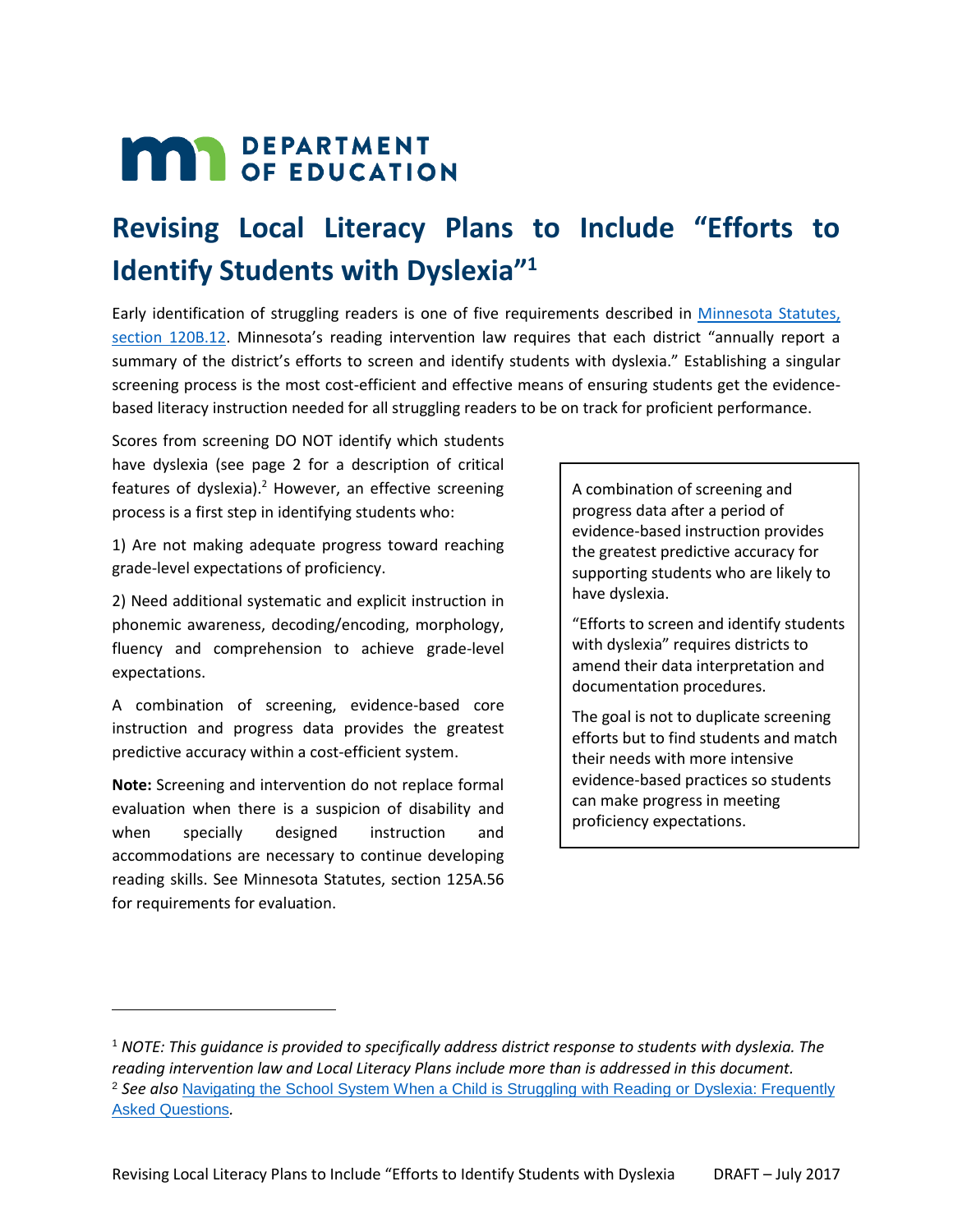### **Early Identification**

While indicators of dyslexia are known, students with limited exposure to print and language cannot accurately and efficiently be distinguished from students with dyslexia using only scores from screeners. Struggling readers may score the same on screeners but respond differently to instruction. Students with limited exposure to English or literacy skills will respond positively to additional minutes of evidencebased core literacy instruction.

Students with indicators of dyslexia will not respond to more of the same evidence-based instruction that may work for other students. The core difficulty for a student with dyslexia is a problem with isolating, identifying and manipulating sounds (phonological awareness) and processing language on a neurobiological level with strengths in other areas<sup>3</sup>.

The core difficulty presents as **persistent difficulty** with recognition and manipulation of sounds that affects reading fluency, spelling and writing. Persistent struggle despite high-quality and evidence-based core instruction is necessary not only to establish risk but also to match the intervention methods that are necessary to alter the growth rate and level of reading proficiency.

 $\overline{\phantom{a}}$ 

Unlike students who are learning English or who have had limited exposure to literacy instruction, students with dyslexia will not respond to the same evidence-based instruction delivered within core.

#### **There is no evidence that students at-risk ever "grow out of" dyslexia or "mature into" reading proficiently.**

Students who are presenting with indicators of dyslexia will need more explicit, systematic, phonemic, phonetic, multi-sensory, intensive evidence-based practice with word sounds and word recognition to make progress meeting proficiency.

*Note for District and School Implementation and Leadership Teams*

The following are vulnerable points for implementing effective screening. Districts must ensure:

- 1. There is a data system where teachers record both screening results and additional data for problem solving (see indicators in Table 1).
- 2. All staff are recording and using both screening and indicators when matching data to student needs.
- 3. Teachers carry out interventions with fidelity (providing full minutes of the intervention as designed).
- 4. **Staff designing an Individualized Education Program (IEP) or 504 Plan have access to screening, progress monitoring, and indicators of dyslexia so they do not have to rediscover what is already known**.

<sup>&</sup>lt;sup>3</sup> Note: Students who are dyslexic typically have noticeable strengths in oral communication abilities compared to weaknesses involving text. For that reason, if a student displays strong reasoning and complex thinking skills but unexpected weakness in reading, writing and spelling, this is a red flag.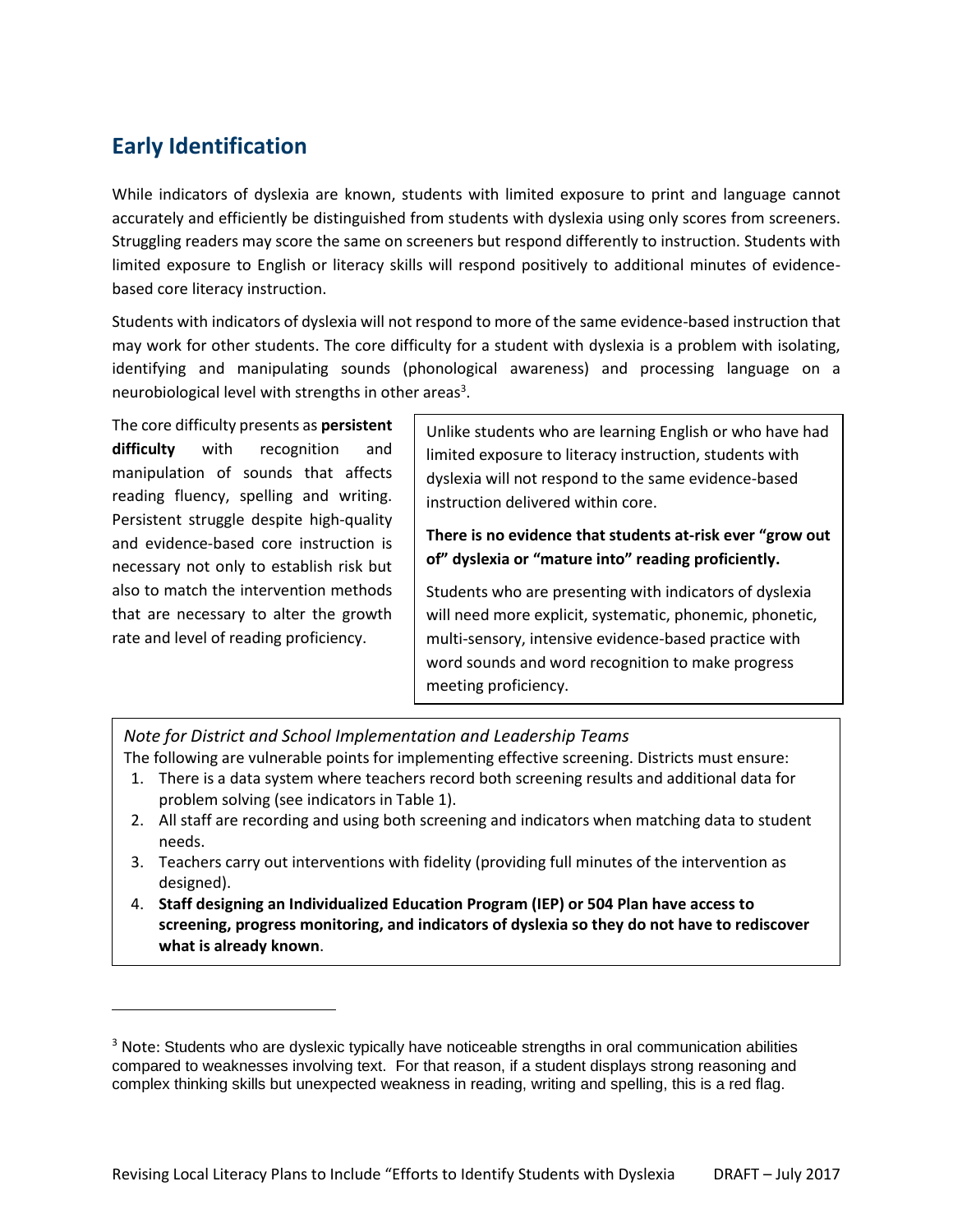The following steps are recommended for identifying learners likely to have dyslexia and to benefit from the specific practices effective for students with dyslexia:

- **•** Identify ALL students at-risk *(at multiple points in the year when there is time to intervene--fall, winter, spring)*.
- Provide intervention **in addition to effective core** instruction *(matched to indicators and needs)*.
- Document results of response to interventions *(document growth and level with progress monitoring over time*)
- Evaluate for a disability (section 504 or special education services) if students' progress is flat or peaks then stagnates.

**Note:** There is evidence that indicates a portion of students with dyslexia will make progress with interventions and need them to be sustained for a number of years in order to close the achievement gap and become proficient. Students with this pattern of performance will learn to compensate but read more slowly and use supports that are not necessary for students who do not have dyslexia to maintain proficiency and progress in reading and writing. Some students may make enough progress to not qualify for special education supports. However, with persistently low performance they may meet criteria for Section 504. The school will need to use the indicator and progress date to establish appropriate 504 supports which may include extended time for reading tasks, smaller chunks of reading at a time, access to alternate forms of text and other technology supports for writing. For more information se[e Navigating](http://education.state.mn.us/MDE/dse/prof/)  [the School System When a Child is Struggling with Reading or Dyslexia: Frequently Asked Questions](http://education.state.mn.us/MDE/dse/prof/)*.*

Identification of students with characteristics consistent with dyslexia begins with screening efforts. **Table 1: Indicators of Dyslexia** (p. 4-6) provides a summary of indicators that districts can evaluate and monitor over time. These indicators can be screened using a variety of tools, many of which schools are using already. The measurement types included in the "Common Standardized Measure" column corresponds to the coding of common assessments prepopulated within the Read Well Data and Plan Submission webbased application. For a list of assessments reported by Minnesota schools, including what they measure, see the Assessment Plan Reference. [Add link]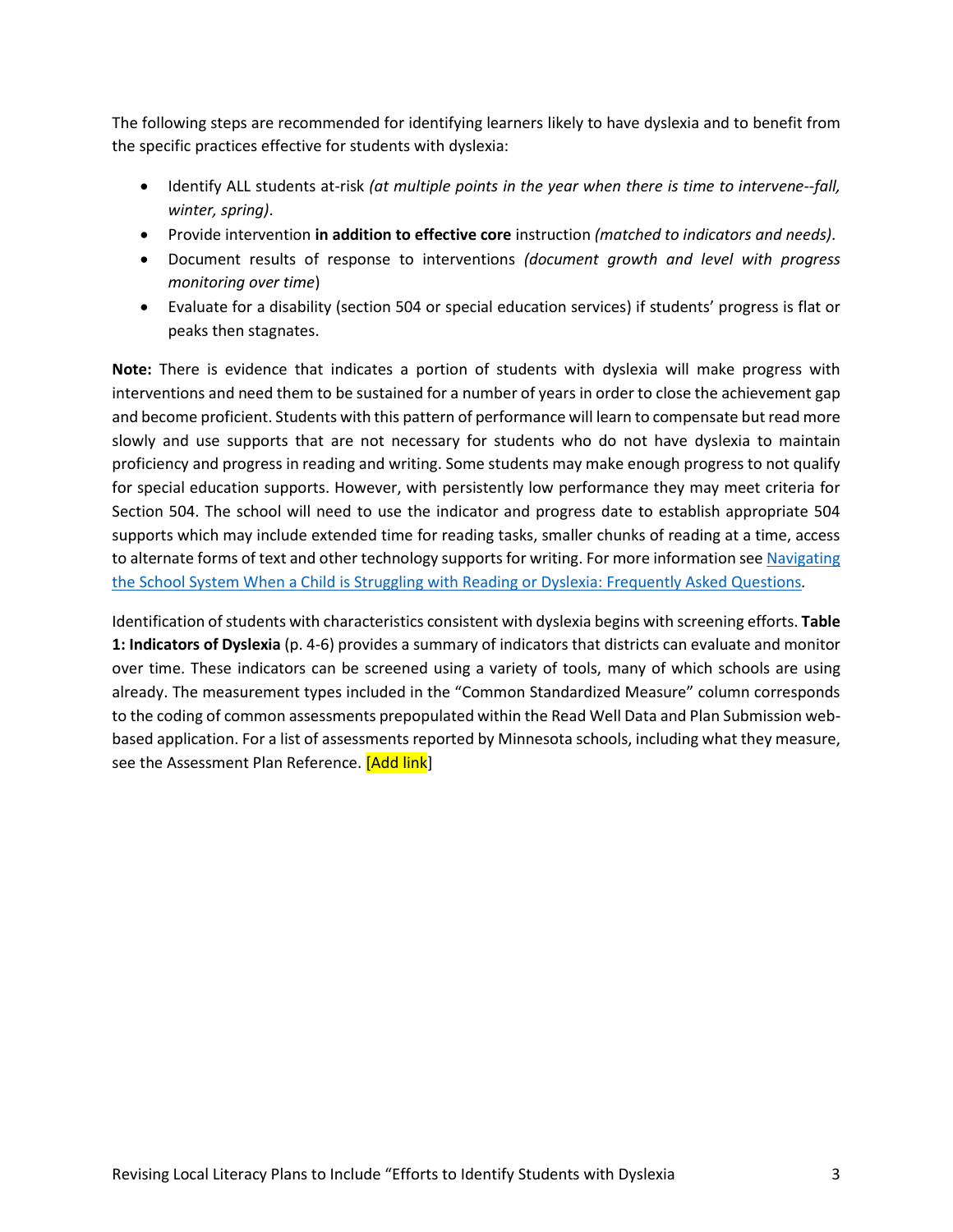#### *Blank Header Blank Header Blank Header Table 1: Evidence-based Indicators for Dyslexia to be Included in Identifying Students for Intervention*

| <b>Indicator</b>              | Common<br><b>Standardized</b><br><b>Measure</b>                                                                  | Typical Grade(s) for<br>Screening<br>(F) Fall, (S) Spring,<br>(W) Winter | Instructionally Meaningful Observation and<br><b>Interview Data</b>                                                                                                                                                                                                                                                                                                                                                                                                                                                                                                                                                                                                                                                |
|-------------------------------|------------------------------------------------------------------------------------------------------------------|--------------------------------------------------------------------------|--------------------------------------------------------------------------------------------------------------------------------------------------------------------------------------------------------------------------------------------------------------------------------------------------------------------------------------------------------------------------------------------------------------------------------------------------------------------------------------------------------------------------------------------------------------------------------------------------------------------------------------------------------------------------------------------------------------------|
| Poor<br>Phonemic<br>Awareness | <b>Phonemic Awareness</b><br><b>Initial Sound Fluency</b><br><b>Phoneme Blending</b><br><b>Word Segmentation</b> | Pre-K and K: (F,W,S)<br>K(F,W)<br>$K(W,S)$ and<br>$K(W,S)$ and 1 (F, W)  | Mishears letters or sounds.<br>$\bullet$<br>Difficulty with rhyming.<br>$\bullet$<br>Difficulty with manipulating phonemes,<br>sequencing, and/or holding letter sounds<br>in mind long enough to decode or spell<br>words.                                                                                                                                                                                                                                                                                                                                                                                                                                                                                        |
| Poor<br>Decoding              | Letter-Sound Fluency<br>Nonsense Words<br><b>Oral Reading Fluency</b><br>(ORF)                                   | K(W,S)<br>$K(W,S)$ and<br>1 (F,W,S) 2 (F)<br>1 (F,W,S)<br>3 (F, W, S)    | Deletes or mixes up or misses extremely<br>$\bullet$<br>common high-frequency and sight words<br>(was/saw, left/felt,) skips words like is,<br>the, a, on, etc., inconsistently omits suffix<br>endings (-s, -ed, or -ly).<br>Decodes a word on one page but not on<br>$\bullet$<br>next; one day it is there, next it is not.<br>Relies on contextual clues to read,<br>$\bullet$<br>guesses at words based on the first few<br>letters.<br>Accuracy of decoding improves but rate<br>remains persistently lower than<br>benchmark. <sup>4</sup><br>Student complains of physical illness or<br>$\bullet$<br>presents with behavioral issues during<br>reading time; either task avoidance or<br>signs of stress. |

l

<sup>4</sup> Overreliance on speed of decoding will impede growth of students with dyslexia. A student who reads accurately but slowly and with limited prosody may still comprehend. Emphasizing speed at the expense of comprehension or compensatory strategies is very detrimental and may lead to an increased gap in reading skills. A student who is increasing accuracy and spelling but persistently slow in speed is a perfect candidate for assistive technology supports to compensate for slow reading.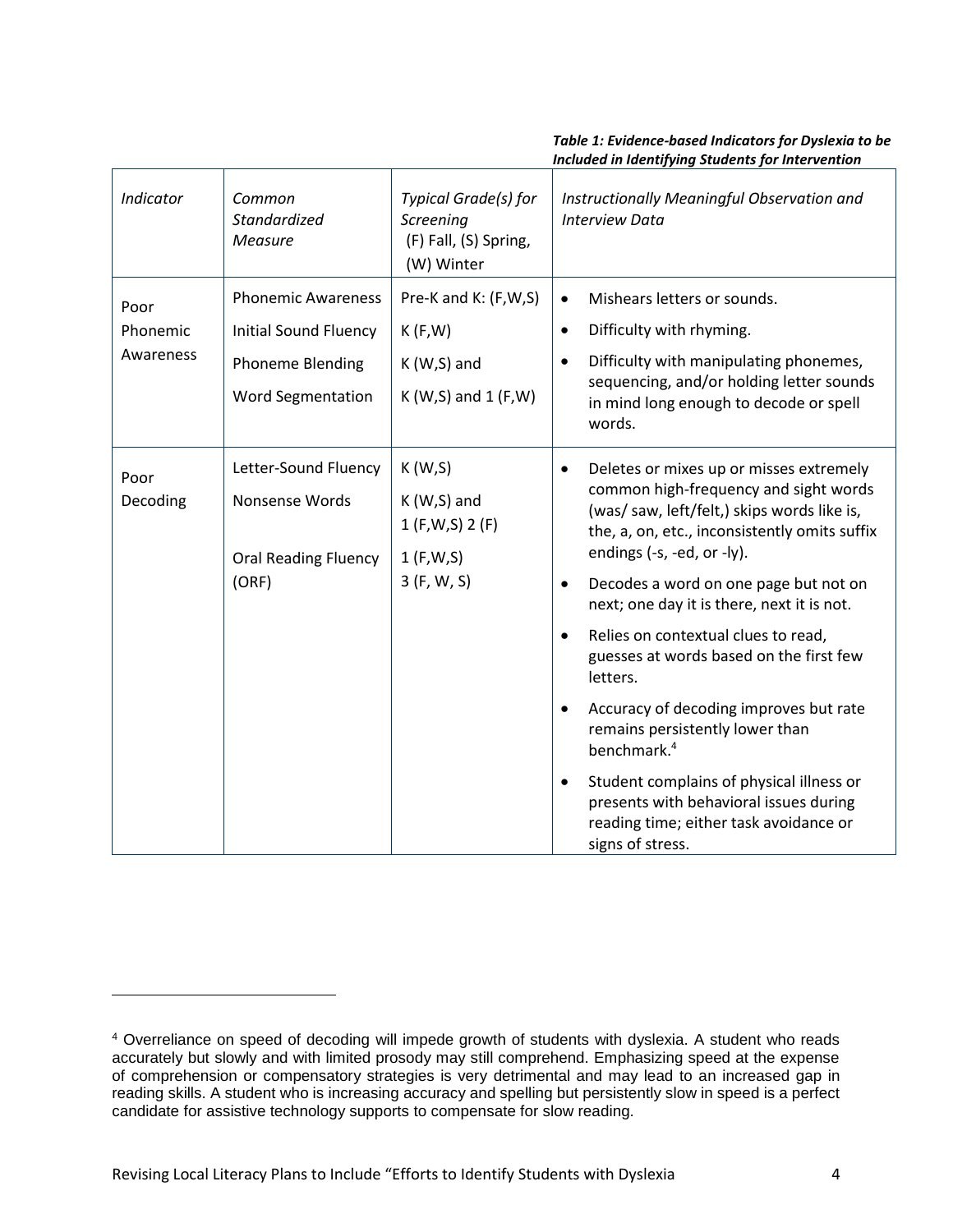#### *Blank Header Blank Header Blank Header Table 1: Evidence-based Indicators for Dyslexia to be Included in Identifying Students for Intervention*

| Indicator                                    | Common<br>Standardized<br><b>Measure</b>                                                | Typical Grade(s) for<br>Screening<br>(F) Fall, (S) Spring,<br>(W) Winter               | Instructionally Meaningful Observation and<br><b>Interview Data</b>                                                                                                          |
|----------------------------------------------|-----------------------------------------------------------------------------------------|----------------------------------------------------------------------------------------|------------------------------------------------------------------------------------------------------------------------------------------------------------------------------|
| Poor Spelling<br>(Encoding)                  | Spelling Inventory                                                                      | 1 (F,W,S); 3(F,W,S)                                                                    | Difficulty reproducing letter forms (not a<br>$\bullet$<br>motor coordination problem).                                                                                      |
|                                              |                                                                                         |                                                                                        | Difficulty recalling the correct sequence<br>$\bullet$<br>of letters in words and/or matching<br>letters, words, objects in different<br>sequences as they get more complex. |
|                                              |                                                                                         |                                                                                        | Student complains of physical illness or<br>$\bullet$<br>presents with behavioral issues during<br>writing time; either task avoidance or<br>signs of stress.                |
|                                              |                                                                                         |                                                                                        | Error analysis shows:                                                                                                                                                        |
|                                              |                                                                                         |                                                                                        | Not all sounds are represented within<br>$\circ$<br>a word.                                                                                                                  |
|                                              |                                                                                         |                                                                                        | Misspellings of words are<br>$\circ$<br>inconsistent within the same<br>document.                                                                                            |
|                                              |                                                                                         |                                                                                        | Oral stories have greater depth and<br>$\circ$<br>detail than print, student self-limits<br>to words that can be spelled<br>correctly.                                       |
| Poor<br>Orthographic<br>Memory and<br>Recall | Rapid Automatic<br>Naming                                                               | Pre K and K (F, W)<br>K(F,W)<br>K (W,S); 1 (F,W)<br>$K(S); 1 (F,W,S);$ and<br>2(F,W,S) | Student has difficulty following 2-3 step<br>$\bullet$<br>directions. Needs directions repeated or                                                                           |
|                                              | Letter Name Fluency                                                                     |                                                                                        | written down.                                                                                                                                                                |
|                                              | Letter-Sound Fluency<br>(onset sounds,<br>first sound)<br>High Frequency/Sight<br>Words |                                                                                        | Difficulty naming classmates weeks and<br>months into the school year.                                                                                                       |
|                                              |                                                                                         |                                                                                        | Difficulty calling up the right word despite<br>$\bullet$<br>describing its meaning.                                                                                         |
|                                              |                                                                                         |                                                                                        | Student's descriptions indicate "she/he<br>$\bullet$<br>knows it one moment but not the next."                                                                               |
|                                              |                                                                                         |                                                                                        | Difficulty simultaneously decoding and<br>$\bullet$<br>retrieving word meanings.                                                                                             |
|                                              |                                                                                         |                                                                                        | Poor recall of sound symbol associations.<br>$\bullet$                                                                                                                       |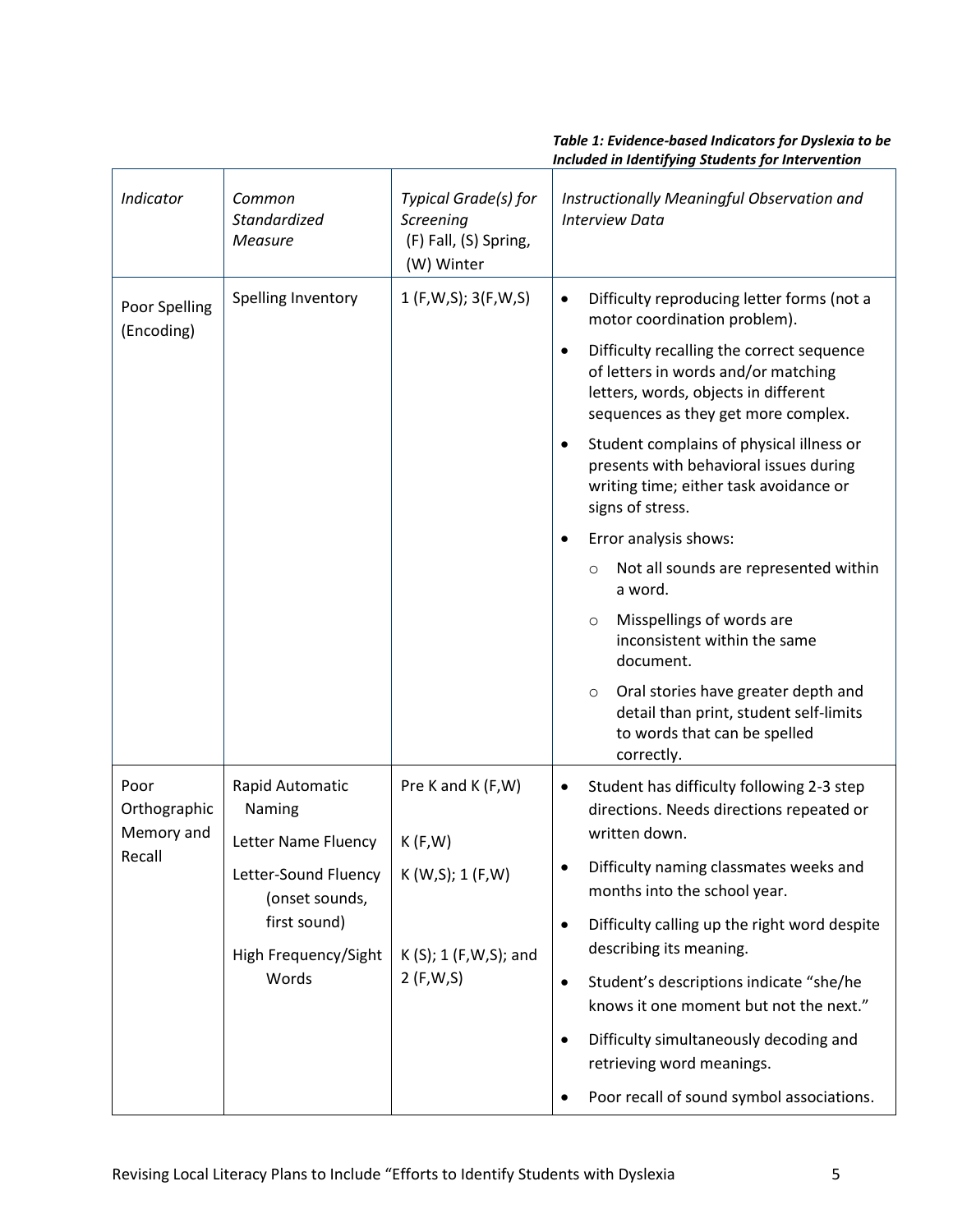#### *Blank Header Blank Header Blank Header Table 1: Evidence-based Indicators for Dyslexia to be Included in Identifying Students for Intervention*

| Indicator         | Common<br><b>Standardized</b><br>Measure | Typical Grade(s) for<br>Screening<br>(F) Fall, (S) Spring,<br>(W) Winter | Instructionally Meaningful Observation and<br><b>Interview Data</b>                                                                                      |
|-------------------|------------------------------------------|--------------------------------------------------------------------------|----------------------------------------------------------------------------------------------------------------------------------------------------------|
| Family<br>History |                                          |                                                                          | Shows lack of interest in reading simple<br>books or talking about books.                                                                                |
|                   |                                          |                                                                          | Reports or comments that close family or<br>٠<br>relatives struggled with learning to read<br>or in school (evidence that dyslexia runs<br>in families). |
|                   |                                          |                                                                          | Records indicate the student repeated<br>٠<br>pre-school or earlier grade. Parents say<br>that student was recommended to repeat<br>a grade.             |
|                   |                                          |                                                                          | Parent has sent the student to summer<br>$\bullet$<br>school, interventions, or clinic for<br>additional tutoring.                                       |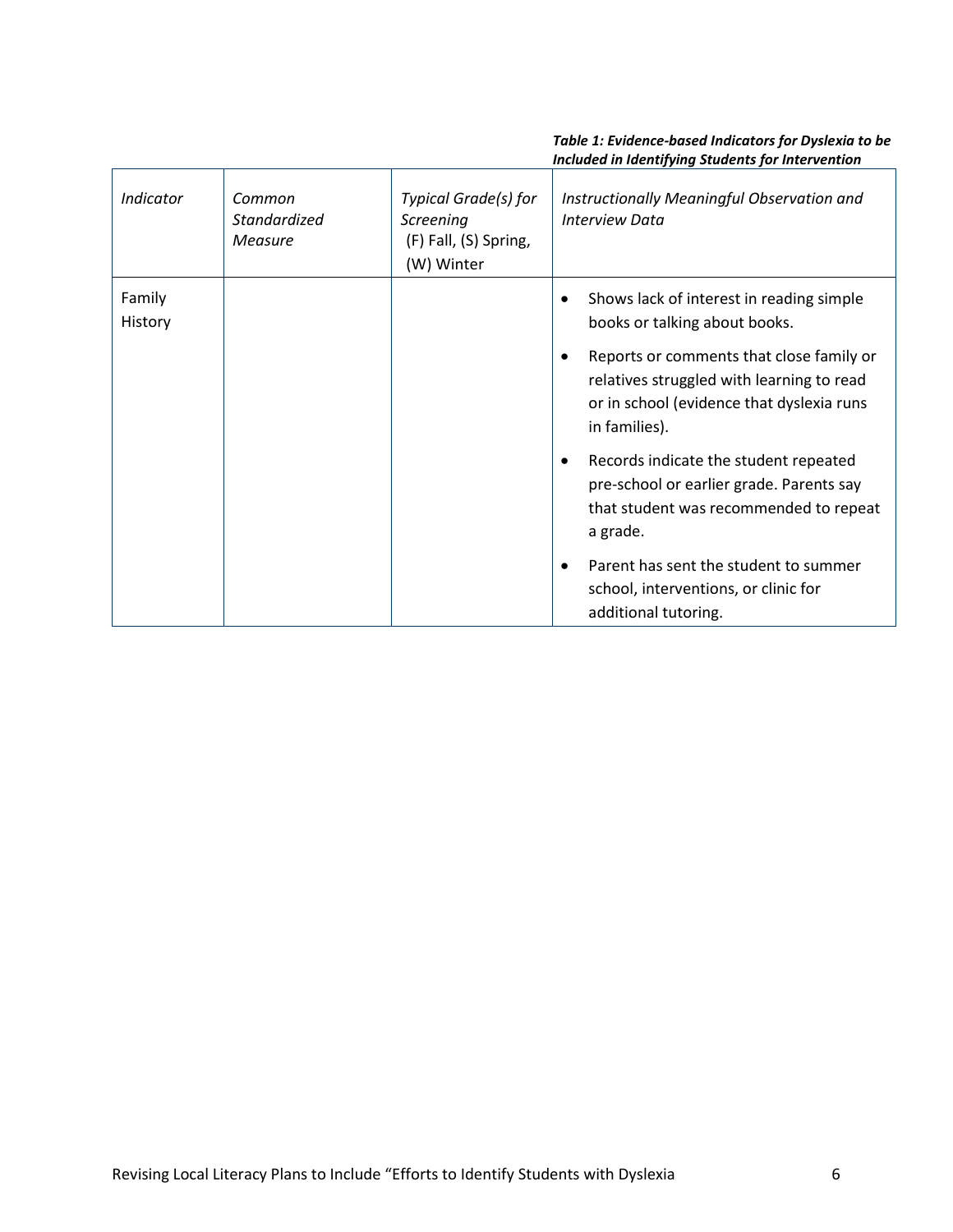## **Guidance for Matching Students with Indicators of Dyslexia to the Appropriate Interventions**

#### **Intervention Guidance**

There are some excellent resources to help schools and districts begin designing instruction for use within the general classroom and supplemental intervention time. The following short guides provide evidencebased practices proven effective for struggling readers who may go on to be identified with dyslexia. Installing and implementing these practices before students are formally identified is likely to increase the proficiency of not only dyslexic readers but readers who just need more intentional practice.

#### *Informational papers to be used in selecting and installing the right practices***:**

#### **Context of Intervention**

 **Instructional Grouping Practices: Evidence-based guidance on how to group students for reading instruction**

[https://www.texasgateway.org/sites/default/files/resources/documents/7Brief\\_GroupingPractices.pdf](https://www.texasgateway.org/sites/default/files/resources/documents/7Brief_GroupingPractices.pdf)

 **Intensive Interventions for Students Struggling in Reading and Mathematics** This paper includes guidance on how to intensify instruction for students who do not initially respond**.** [http://www.center-on](http://www.center-on-instruction.org/files/Intensive%20Interventions%20for%20Students%20Struggling%20in%20Reading%20%26%20Math.pdf)[instruction.org/files/Intensive%20Interventions%20for%20Students%20Struggling%20in%20Reading%20%26%20Mat](http://www.center-on-instruction.org/files/Intensive%20Interventions%20for%20Students%20Struggling%20in%20Reading%20%26%20Math.pdf) [h.pdf](http://www.center-on-instruction.org/files/Intensive%20Interventions%20for%20Students%20Struggling%20in%20Reading%20%26%20Math.pdf)

#### **Content of Instruction**

- **Instructional Considerations for Students with Dyslexia** [https://www.texasgateway.org/sites/default/files/resources/documents/10Brief\\_DyslexiaConsiderations.pdf](https://www.texasgateway.org/sites/default/files/resources/documents/10Brief_DyslexiaConsiderations.pdf)
- **Phonological Awareness: An Essential Component of Reading Instruction** [https://www.texasgateway.org/sites/default/files/resources/documents/1Brief\\_PhonologicalAwareness.pdf](https://www.texasgateway.org/sites/default/files/resources/documents/1Brief_PhonologicalAwareness.pdf)
- **Phonemic Awareness: The Single Sound Challenge**  [https://www.texasgateway.org/sites/default/files/resources/documents/2Brief\\_PhonemicAwareness.pdf](https://www.texasgateway.org/sites/default/files/resources/documents/2Brief_PhonemicAwareness.pdf)
- **Effective Phonics and Word Study Instruction**  [https://www.texasgateway.org/sites/default/files/resources/documents/3Brief\\_PhonicsandWordStudy.pdf](https://www.texasgateway.org/sites/default/files/resources/documents/3Brief_PhonicsandWordStudy.pdf)

#### **Sustained Professional Development with Coaching and Fidelity Measures**

- Language Essentials for Teachers of Reading and Spelling (LETRS) Training <http://www.voyagersopris.com/professional-development/letrs/overview>
- Orton-Gillingham-based **staff development** and **instructional resources** that include:
	- o Assessment and identification of secure and insecure skills.
	- o Developmental milestones.
	- o Pacing and error correction procedures.
	- $\circ$  Scope and sequence (when sounds, letters, blends, word parts, syntax, and semantics).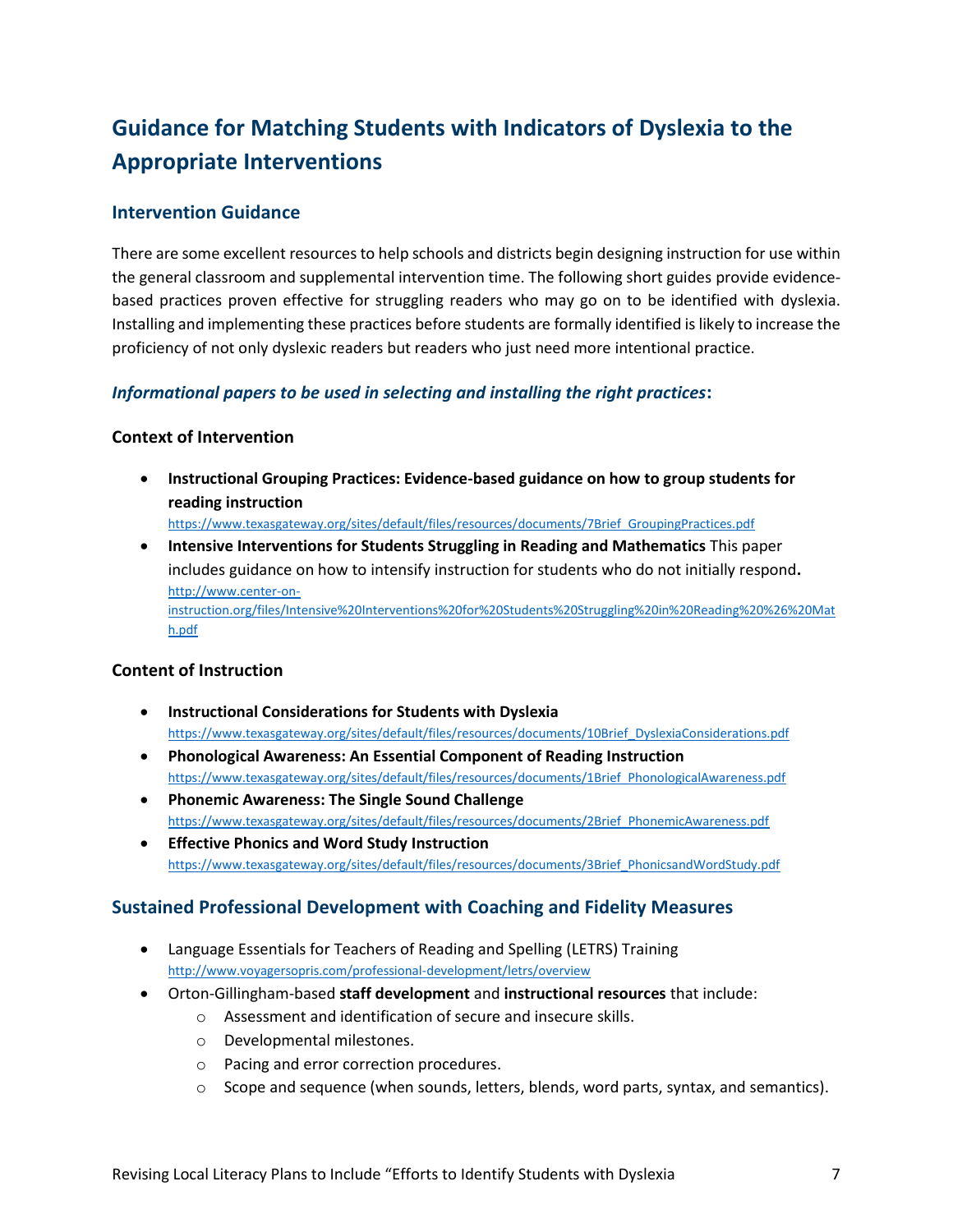- o Multi-sensory practice (see it, say it, write it, read it).
- o Coaching and fidelity checks.

Training programs in Minnesota included: [https://dyslexiaida.org/accredited-teaching-training](https://dyslexiaida.org/accredited-teaching-training-programs/)[programs/.](https://dyslexiaida.org/accredited-teaching-training-programs/)

- Strategic Instruction Model (SIM) Word Identification Strategy and Word Mapping Strategy. <http://www.ecsu.k12.mn.us/programsservices/E12ProfessionalDevelopment/literacySIM.html>
- X-Treme Reading Workshop <http://sim.kucrl.org/products/details/xtreme-reading>

#### **Sites and Books with illustrated lesson ideas:**

Reading: Sample Lessons and Activities: Instructional support for Intensive Interventio[nhttp://www.intensiveintervention.org/reading-sample-lessons-activities](http://www.intensiveintervention.org/reading-sample-lessons-activities)

- Berninger, V. and Wolf, B. (2009). Helping Students with Dyslexia and Dysgraphia Make Connections: Differentiated Instruction Lesson Plans in Reading and Writing. Paul. H. Brookes Publishing: Baltimore, MD.
- Henry, M. (2010). Unlocking Literacy: Effective Decoding and Spelling Progress Monitoring Instruction (2nd Ed). Paul. H. Brookes Publishing: Baltimore, MD.

### **Progress Monitoring**

By monitoring students' response to instruction and intervention, teachers are able to make adjustments to ensure consistent positive progress. When students fail to respond to instructional efforts over time, there is a need for more intensive evaluation, which may include processes for qualification for special education services or diagnosis of dyslexia by health professionals.

Prior to starting intervention the team responsible for monitoring the progress and response of students in intervention should have an instructional goal and established expectation for weekly growth. Many standardized, valid and reliable, and developmentally appropriate progress monitoring measures include guidance on goal setting and expectations of growth.

Students identified and matched with reading interventions need to have data on their progress charted bi-weekly. No later than six weeks after beginning intervention their growth and level of performance should be reviewed by the team. Results will indicate one of the next three instructional steps:

- Students performing at or above the goal should have the goal adjusted upwards and continue until they are ready to be exited from interventions because they can continue to make progress within core instruction.
- Students growing toward the goal should be maintained in the intervention.
- Students whose growth falls below the projected rate and goal should have the team review the intervention, its fidelity, and the options for intensifying or changing it (for more specifics on how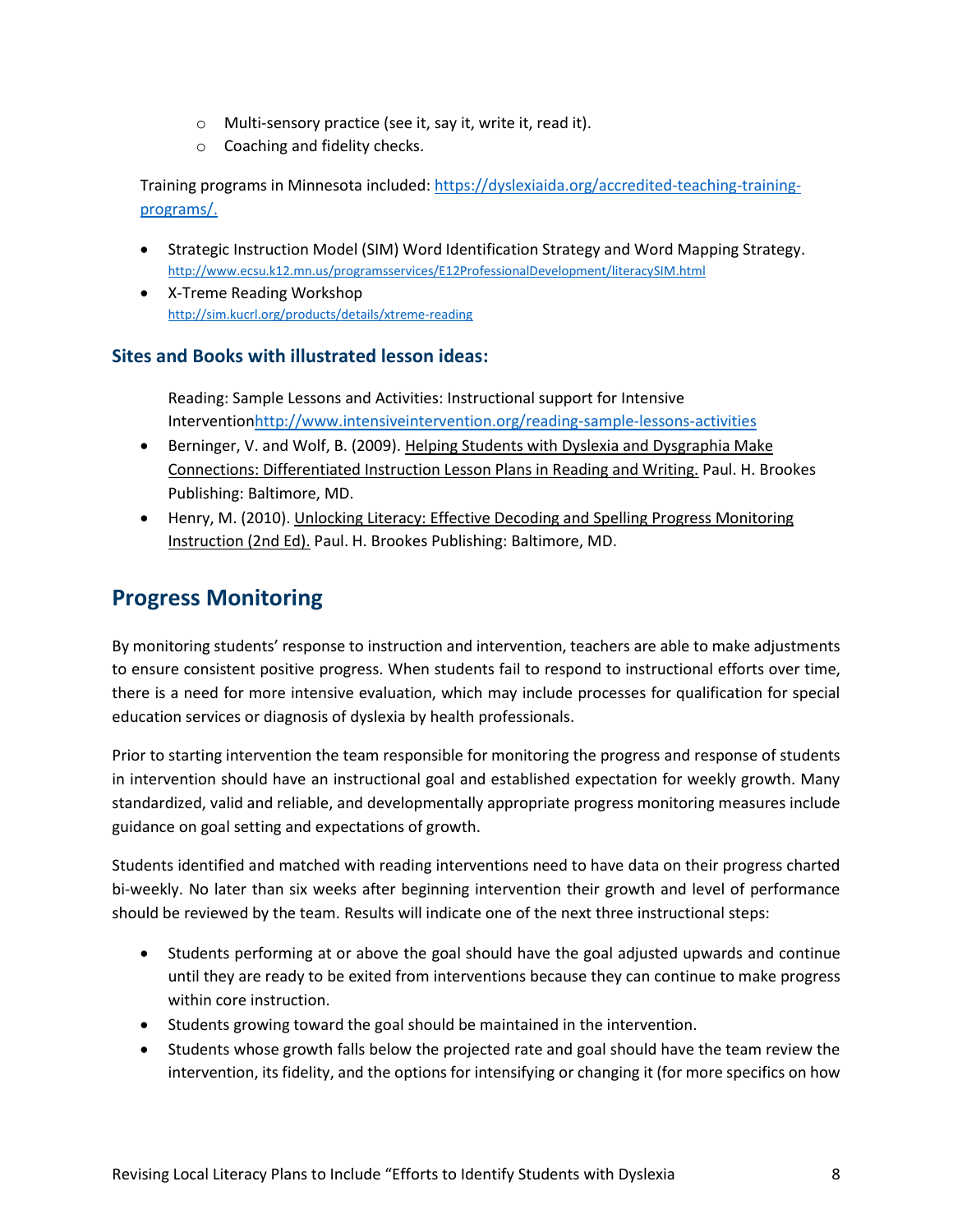to intensify interventions see [Intensive Interventions for Students Struggling in Reading and](http://www.center-on-instruction.org/files/Intensive%20Interventions%20for%20Students%20Struggling%20in%20Reading%20%26%20Math.pdf)  [Mathematics\)](http://www.center-on-instruction.org/files/Intensive%20Interventions%20for%20Students%20Struggling%20in%20Reading%20%26%20Math.pdf).

Progress monitoring data is only effective when it is used. There is evidence that teams are gathering progress monitoring data but not consistently using it in problem solving or intervention planning meetings. For specific training and process guides in establishing and running effective data-based meetings, see the following resource:

**Tools to Support Intensive Intervention Data Meetings**: You will find meeting protocols which are intended to support data team meetings for students receiving intensive intervention. The documents are split into three sections: pre-meeting, initial meeting, and progress monitoring meetings

<http://www.intensiveintervention.org/tools-support-intensive-intervention-data-meetings>

#### **Progress Monitoring Students Receiving Specially Designed Instruction**

The staff responsible for developing the specially designed instruction will double down on efforts to increase accuracy and efficiency of decoding skills while providing accommodations to account for slow and labored growth in speed of reading. Accommodations and technology supports provide continued access to materials to increase and sustain grade-level comprehension skills. Building accuracy/mastery in word recognition and reading with prosody is more important than speed of passage reading. Students who fit the profile of a student with dyslexia and on IEP's will likely have adjusted expectations of growth based on previous trends. The more significant the risk and difficulty, the more intensive the services will need to be and the longer it will take to progress to becoming a proficient reader. **IEP services should be at least if not more intense and extensive on the IEP as they were prior to identification**. It is unreasonable to expect the student to meet the expectations of access and progress with less service.

**Students with documented higher abilities in comprehension and reasoning must be allowed to access content at their ability level regardless of their decoding ability**. It is important that teams make available the technology supports most useful for the student so the student can "read" at his/her interest and comprehension level. Limiting students to leveled text outside of intervention is not only ill-advised, but will adversely impact their vocabulary growth and ability to make progress in all content areas.